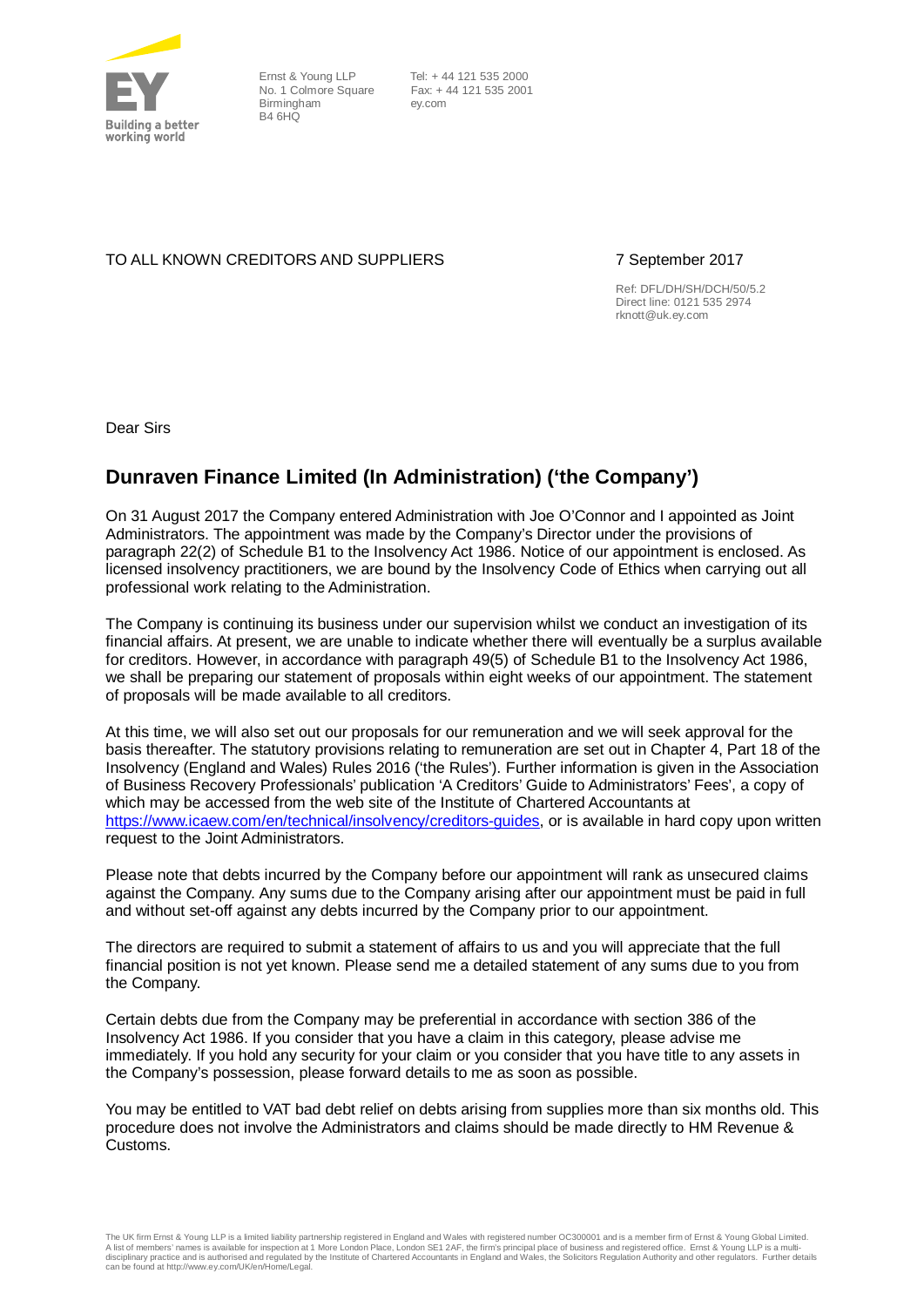**Please note that with effect from the date of our appointment the Company will not be responsible for payment for any goods or services delivered to the Company except against orders authorised by the Joint Administrators or one of our representatives.**

**For an Administration period order to be valid you must be in possession of a scanned or physical order which is dated 31 August 2017 or later and:**

- **with a reference commencing AD; or**
- **bearing the signature of one of the Joint Administrators, or one of our representatives, whose specimen signatures and authority limits (where applicable) appear at the end of this letter.**

**Goods and services so ordered will be paid for on normal credit terms.**

**If any orders placed with you by the Company prior to our appointment have not been completed, they should not be completed unless you receive written confirmation from either of us, or our authorised representative, that the goods or services are still required. Please let me have a statement of any orders placed by the Company prior to our appointment which have not yet been completed.**

#### **Opting out**

Under the provisions of Rule 1.38 of the Rules, creditors have the right to elect to opt out of receiving further documents relating to the Administration.

If you do elect to opt out you will still receive the following documents:

- any which the Insolvency Act requires to be delivered without expressly excluding opted-out creditors;
- notice relating to a change in the Administrators, or their contact details;
- notice of dividend or proposed dividend; or
- a notice which the court orders to be sent to all creditors, or all creditors the particular category to which you belong.

Any election to opt-out will not affect your entitlement to receive dividends, if any are paid.

Unless the Rules provide to the contrary, opting-out will not affect your rights to vote in a decision procedure or participate in a deemed consent procedure, although you would not receive notice of such procedures.

Any opted-out creditors will be treated as opted-out in respect of any consecutive insolvency procedure which might follow the Administration.

You may opt-out by delivering an authenticated (e.g. signed) and dated notice to me stating that you are electing to be an opted-out creditor in relation to this Administration. You may at any time revoke this election by delivering to me an authenticated and dated notice stating that you no longer wish to be an opted-out creditor.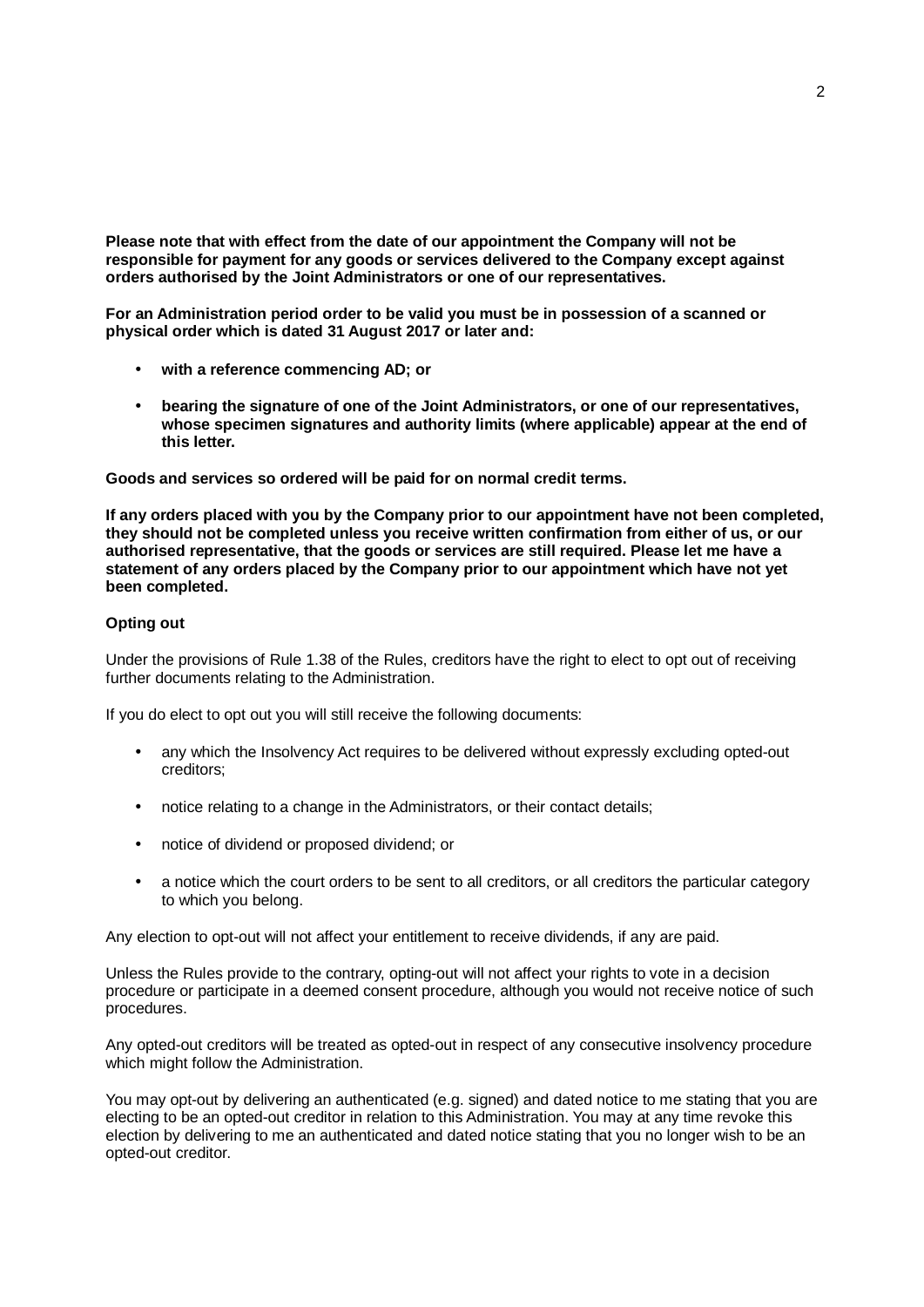#### **Other matters**

If there are any matters concerning the Company's affairs which you consider may require investigation and consequently should be brought to our attention, please forward the details to me in writing as soon as possible.

If you require any further information or explanation, please do not hesitate to contact my colleague, Rachel Knott, on 0121 535 2974.

Yours faithfully for the Company

 $D.$ c $Hwd$ 

D C Hurd Joint Administrator

#### Enc: Notice of Administrator's Appointment

J M O'Connor and D C Hurd are licensed in the United Kingdom to act as insolvency practitioners by The Institute of Chartered Accountants in England and Wales.

The affairs, business and property of the Company are being managed by the Joint Administrators, J M O'Connor and D C Hurd, who act as agents of the Company only and without personal liability.

We may collect, use, transfer, store or otherwise process (collectively, "Process") information that can be linked to specific individuals ("Personal Data"). We may Process Personal Data in various jurisdictions in accordance with applicable law and professional regulations including (without limitation) the Data Protection Act 1998.

The authorised signatories for orders are:

Dan Hurd who will sign

Joe O'Connor who will sign

Steven Henderson who will sign (Authority up to £25,000)

Kyriakos Papathomas who will sign (Authority up to £25,000)

David Harrison who will sign (Authority up to £5,000)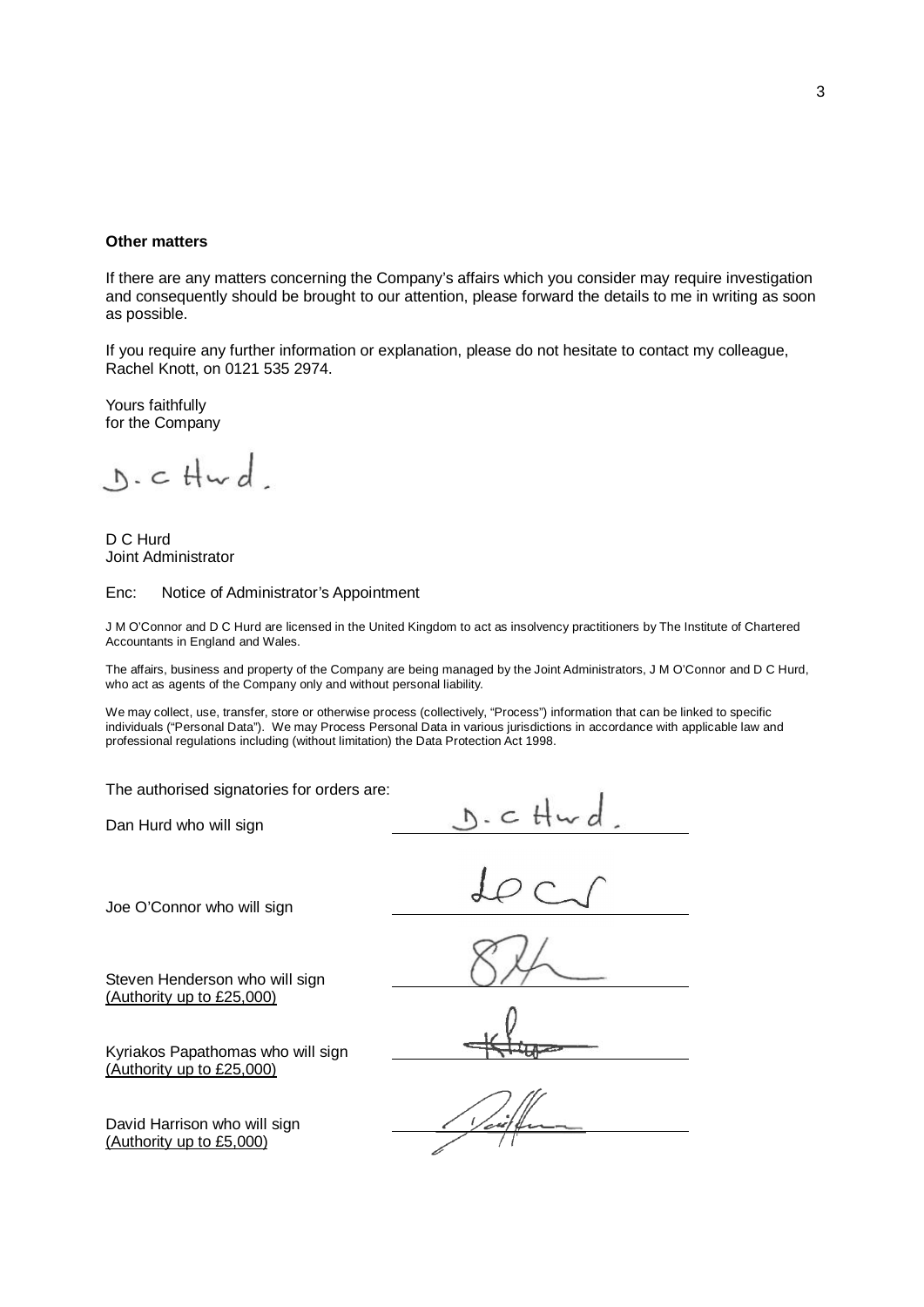# Notice of Administrators' Appointment - paragraph 46(3) of<br>Schedule B1 to the Insolvency Act 1986

# Dunraven Finance Limited (In Administration) ('the Company')

| Name of Court                                                                                     | High Court of Justice, Royal Courts of Justice,<br><b>Chancery Division, Companies Court</b>                         |
|---------------------------------------------------------------------------------------------------|----------------------------------------------------------------------------------------------------------------------|
| Court reference number                                                                            | 006440 of 2017                                                                                                       |
| Company registered number:                                                                        | 01252688                                                                                                             |
| Nature of business                                                                                | Retailing and servicing of electrical appliances<br>and other household goods along with<br>operating as financiers. |
| Registered office of company                                                                      | Ernst & Young LLP, No. 1. Colmore Square,<br>Birmingham, B4 6HQ                                                      |
| Principal trading address (if different from<br>above)                                            | Kingsway Buildings, Bridgend Industrial<br>Estate, Bridgend, CF31 3RY                                                |
| Any other name under which the company was<br>registered in the previous 12 months                | N/A                                                                                                                  |
| Any other name(s) or style(s) under which the<br>company carried on business or incurred<br>debts | <b>Buy As You View</b>                                                                                               |
| Date of appointment of administrators                                                             | 31 August 2017                                                                                                       |
| Name(s) and address(es) of administrator(s)                                                       | Joseph Michael O'Connor of Ernst & Young<br>LLP, 1 More London Place, London, SE1 2AF                                |
|                                                                                                   | Daniel Christopher Hurd of Ernst & Young<br>LLP, No. 1. Colmore Square, Birmingham B4<br>6HQ                         |
| Joint / Administrator(s) IP No(s)                                                                 | Joseph Michael O'Connor (IP number 12350)                                                                            |
|                                                                                                   | Daniel Christopher Hurd (IP number 20030)                                                                            |
| Telephone number                                                                                  | 0121 535 2974                                                                                                        |
| Name of alternative person to contact with<br>enquiries about the case                            | <b>Rachel Knott</b>                                                                                                  |